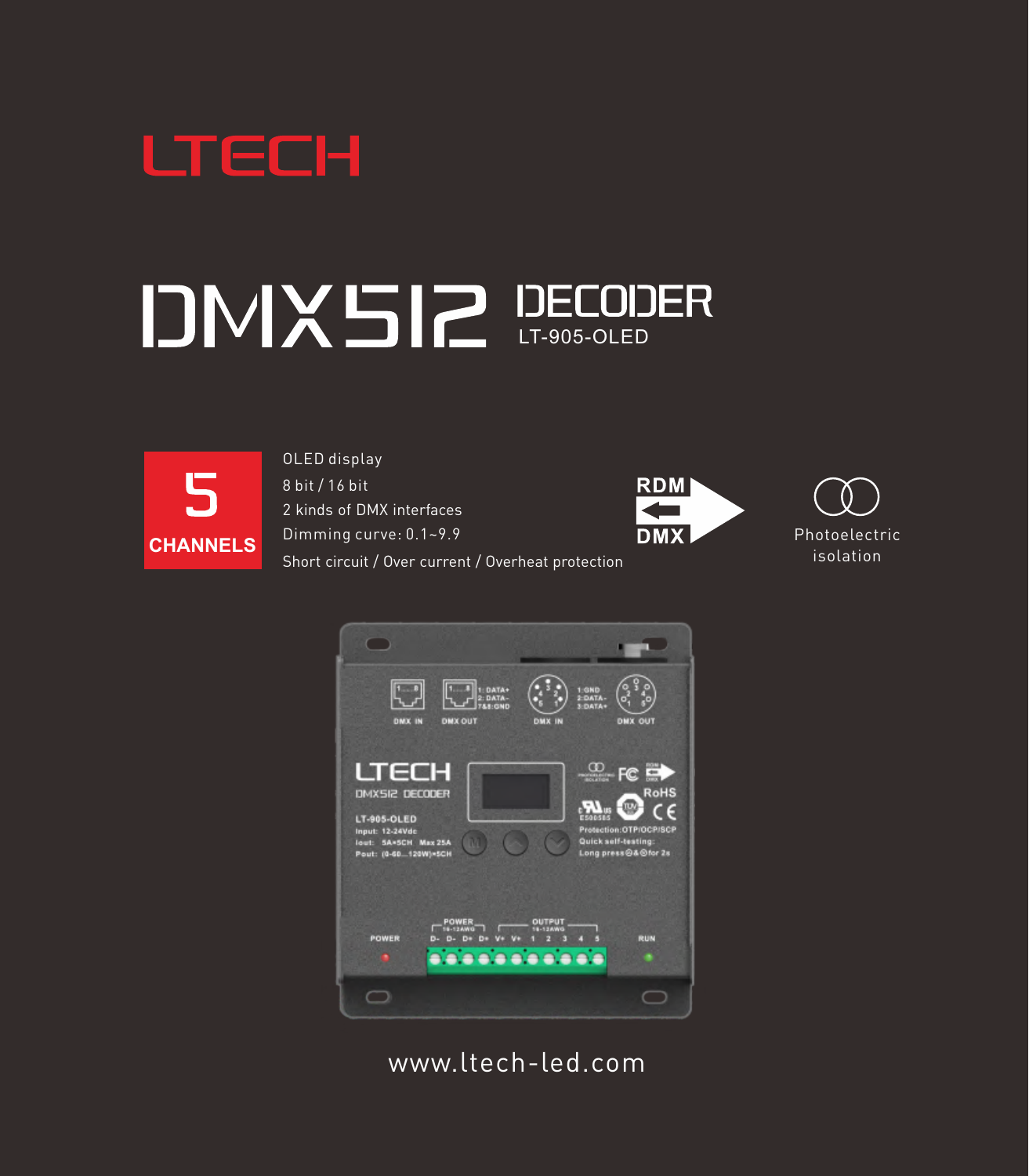# Product introduction

- 1. Designed with 5 channels output, and Max. 5A per channel, up to 600W output.
- 2. Easy operation with OLED display and the touch buttons.
- 3. 5 modes available: DIM, CT, RGB, RGBW, RGBWY.
- 4. 5-pin XLR, RJ45 DMX interface with photoelectric isolation, improve signal transmission efficiency and anti-interference ability.
- 5. With RDM remote management protocol, the operations can be completed via the RDM editor, such as parameters browsing & settings, DMX address settings, equipment recognition, etc.
- 6. With firmware upgrade function.
- 7. With short circuit, over current and overheat protection, as well as warning function when a fault occurs.
- 8. With power-on state management and fast self-testing function.
- 9. 16bit (65536 levels) / 8bit (256 levels) grey level available.
- 10. Available for standard, liner, LOG or custom 0.1-9.9 dimming curve.

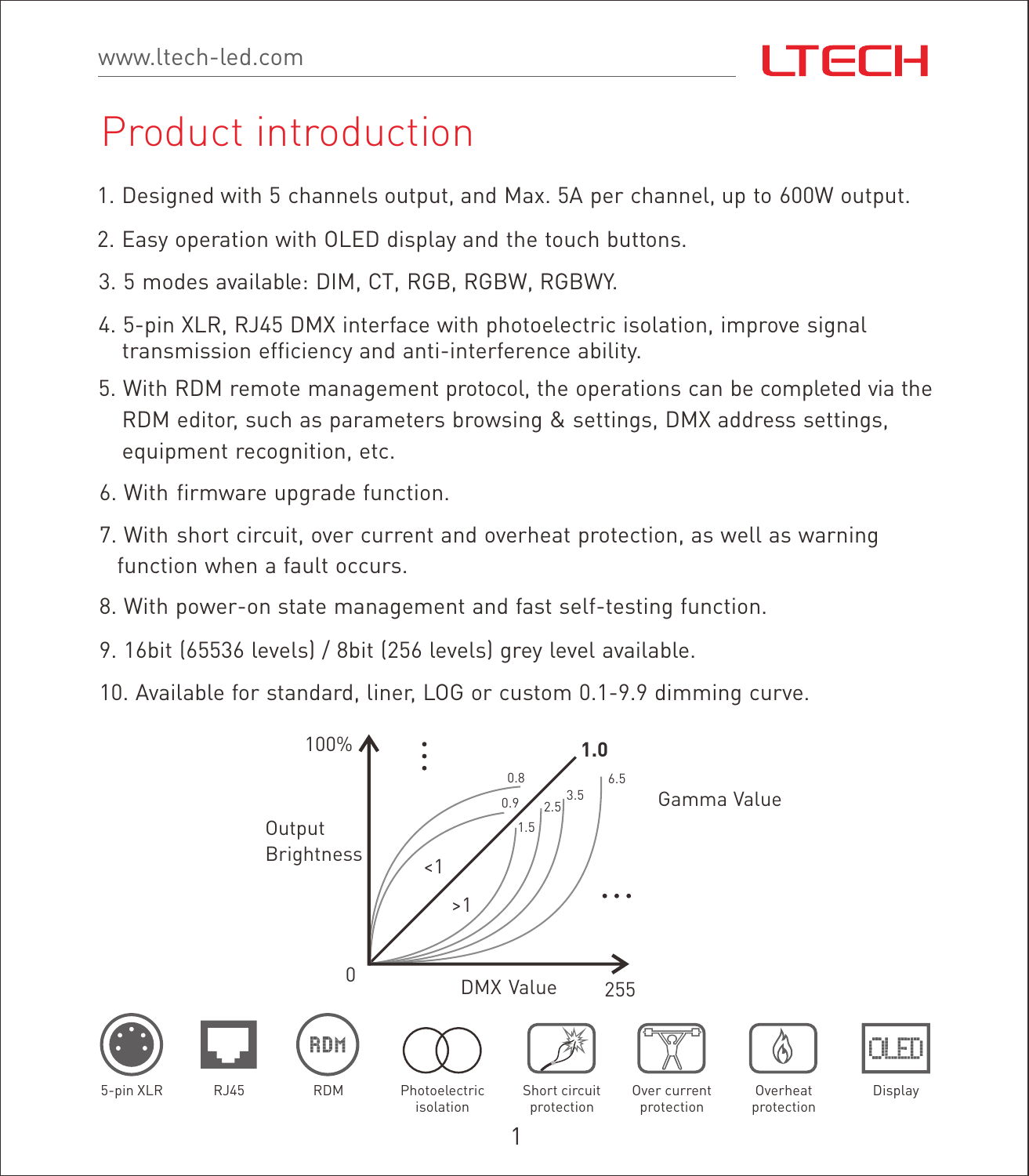# **ITECH**

122×110×37mm(L×W×H)

Package size: 127×123×41mm(L×W×H)

Photoelectric isolation: Yes Working temp.:-30°C~65°C

Dimensions:

Weight (G.W.): 550g

# Technical specs

- LT-905-OLED Model:
- DMX512/RDM Input signal:
- 12~24Vdc Input voltage:
- 5A × 5CH Max. 25A Current load:
- Output power: (0~60W...120W) × 5CH Max. 600W
- DMX interfaces: 5-pin XLR, RJ45

Control modes: DIM/CT/RGB/RGBW/RGBWY

Dimming curves: 0.1~9.9, standard, linear, LOG

8bit (256 levels) /16bit (65536 levels) Grey level:

Short circuit / Overheat / Over current protection, recover automatically. Protection:

#### Product size

Unit: mm



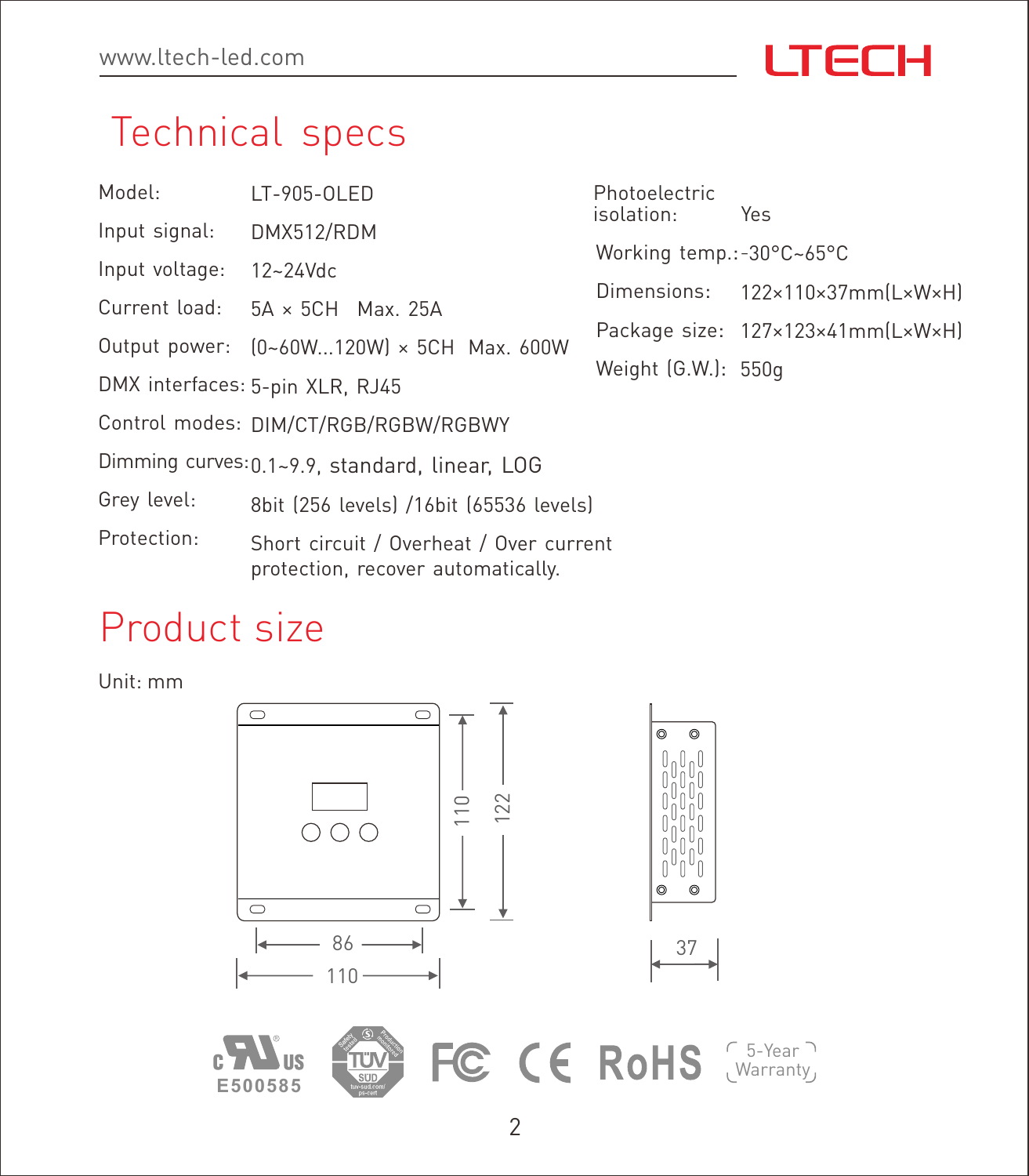# **ITECH**

# Main component description





# OLED display interface



Press "M" key, switch entries. Press "∧" or "∨" key, parameter adjustment. Long press "M" key, back to main page. Exit: back to previous page.

1. DMX address settings

DMX: 001 Hz: High Mode: RGB 8bit Curve: Standard Dim: Smo TOOL&v

Main page

Press "∧" or "∨" key to set DMX address. Range: 001~512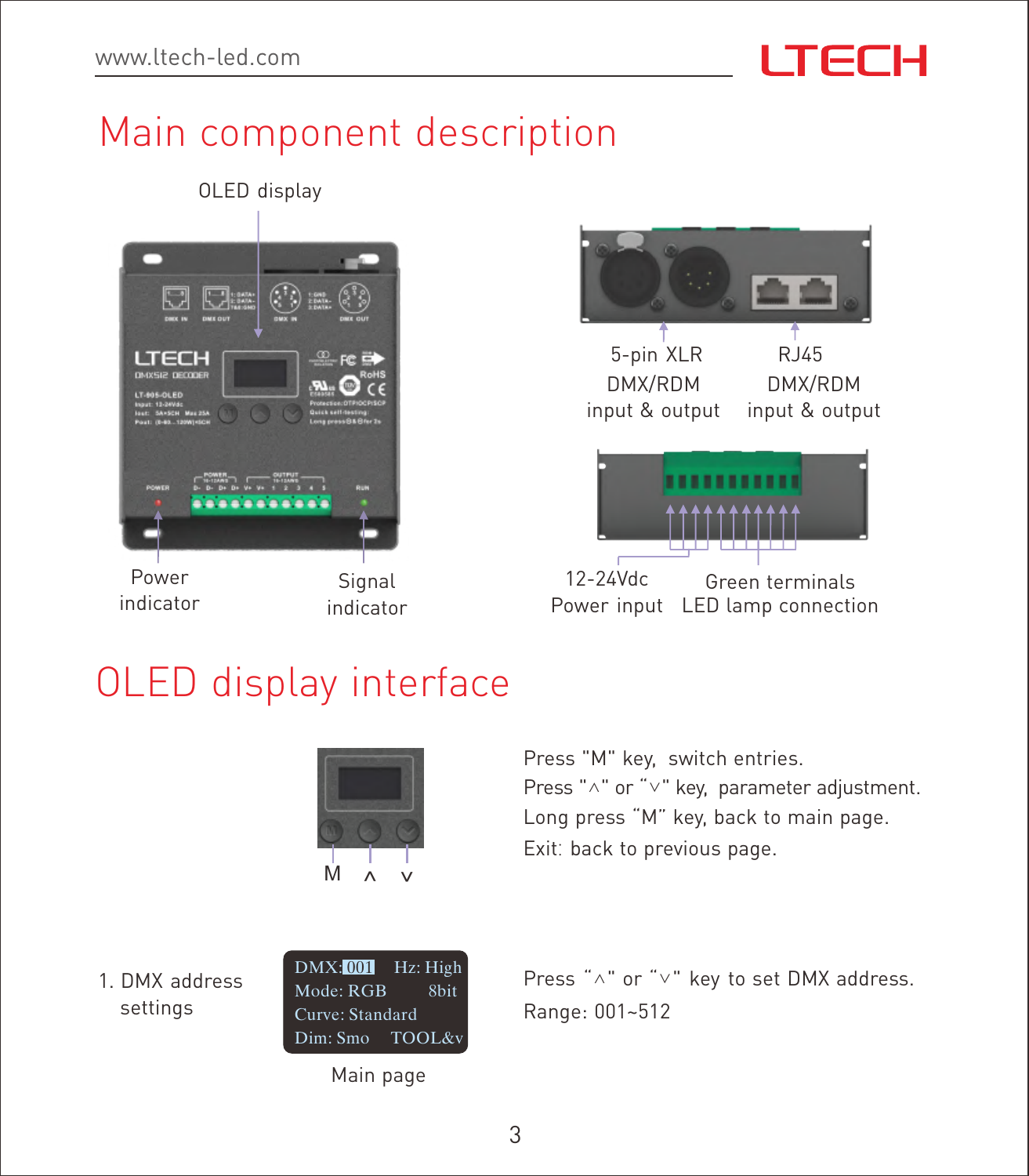| 2. PWM<br>frequency   | Hz: High<br>DMX: 001<br>Mode: RGB<br>8 <sub>bit</sub><br>Curve: Standard<br>Dim: Smo TOOL&v        | Press "^" or "v" key to choose.<br>No flicker in<br>Option:<br>video camera.<br>Std (standard)<br>High<br>Mid (middle)<br>l ow<br>* It is recommended to<br>Smooth and delicate.<br>use standard.<br>human eye is comfortable. |
|-----------------------|----------------------------------------------------------------------------------------------------|--------------------------------------------------------------------------------------------------------------------------------------------------------------------------------------------------------------------------------|
| 3 Modes               | DMX: 001<br>Hz: High<br>Mode: RGB<br>8bit<br>Curve: Standard<br>Dim: Smo TOOL&v                    | Press "^" or "v" key to choose.<br>Available: DIM / CT / CT2 / RGB / RGBW / RGBWY                                                                                                                                              |
| 4. Grey scale         | Hz: High<br>DMX: 001<br>Mode: RGB<br>8bit<br>Curve: Standard<br>Dim: Smo TOOL&v                    | Press "^" or "v" key to choose.<br>Available: 8bit<br>16hit <i>(choose it if the master</i><br>controller supports this function)                                                                                              |
| 5. Dimming<br>curves  | <b>DMX: 001</b><br>Hz: High<br>Mode: RGB<br>8 <sub>bit</sub><br>Curve: Standard<br>Dim: Smo TOOL&v | Press "^" or "v" key to choose.<br>Available: Standard<br>I inear<br>Log<br>$0.1 - 9.9$<br>It is recommended to use standard.<br>0.1-9.9 is for special requirements.                                                          |
| 6. Enhance<br>dimming | DMX: 001<br>Hz: High<br>Mode: RGB<br>8bit<br>Curve: Standard<br>Dim: Smo TOOL&v                    | Press "^" or "v" key to choose.<br>Available: Std (standard)<br>Smo (smooth)<br>* It is recommended to use standard.<br>Smo: This option with smooth processing, realizes<br>flicker-free dimming and smooth dynamic effects.  |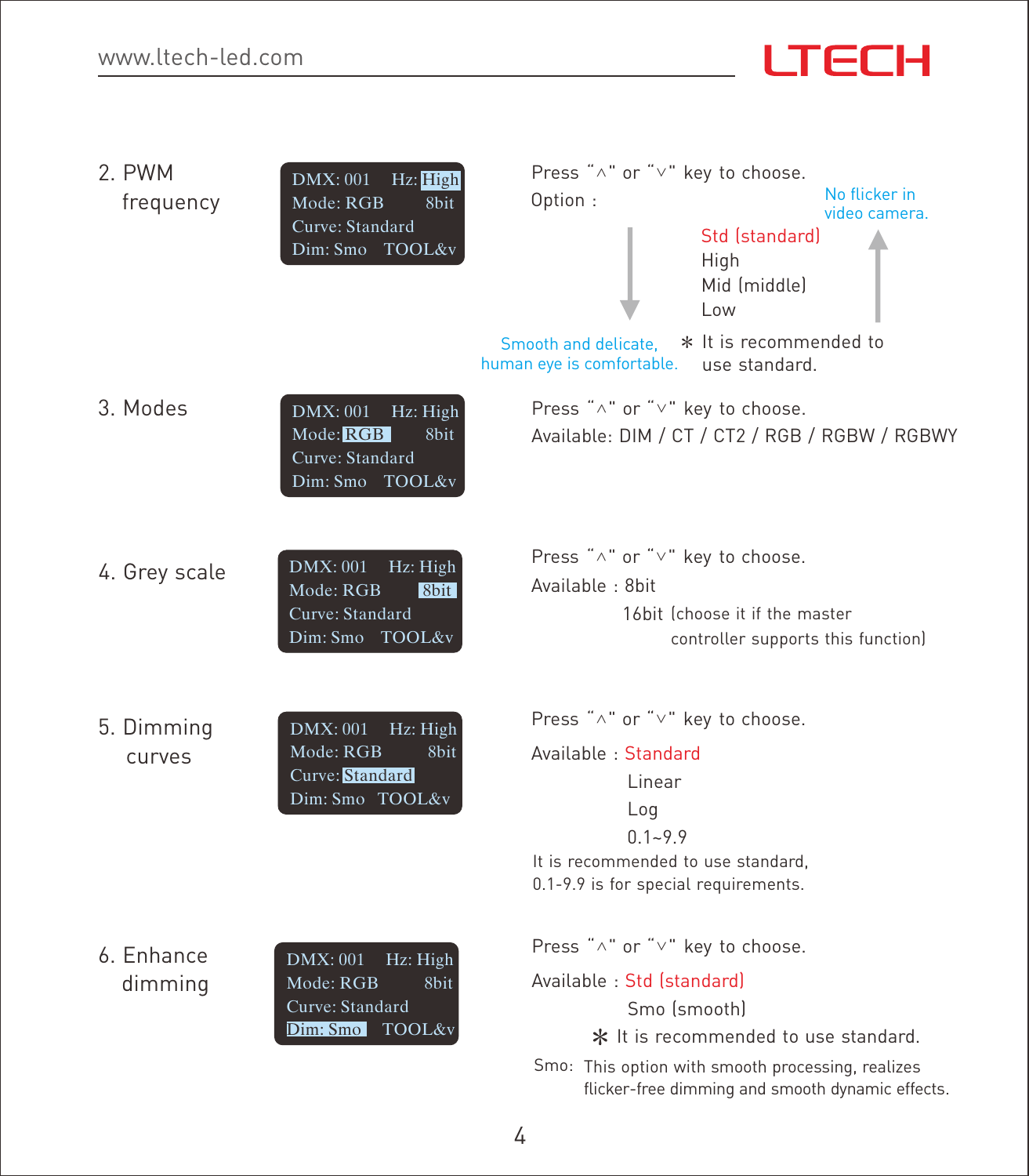7. Tool



**Screen: ON+Addr**

Screensaver open and display address without operating in two minutes.



Screensaver open and black without operating in two minutes..



Screensaver not enable. **Screen: OFF**

Fast self-testing function: press "∧"or "∨" keys simultaneously for 2-3 seconds under any page, decoder will enter self-testing function.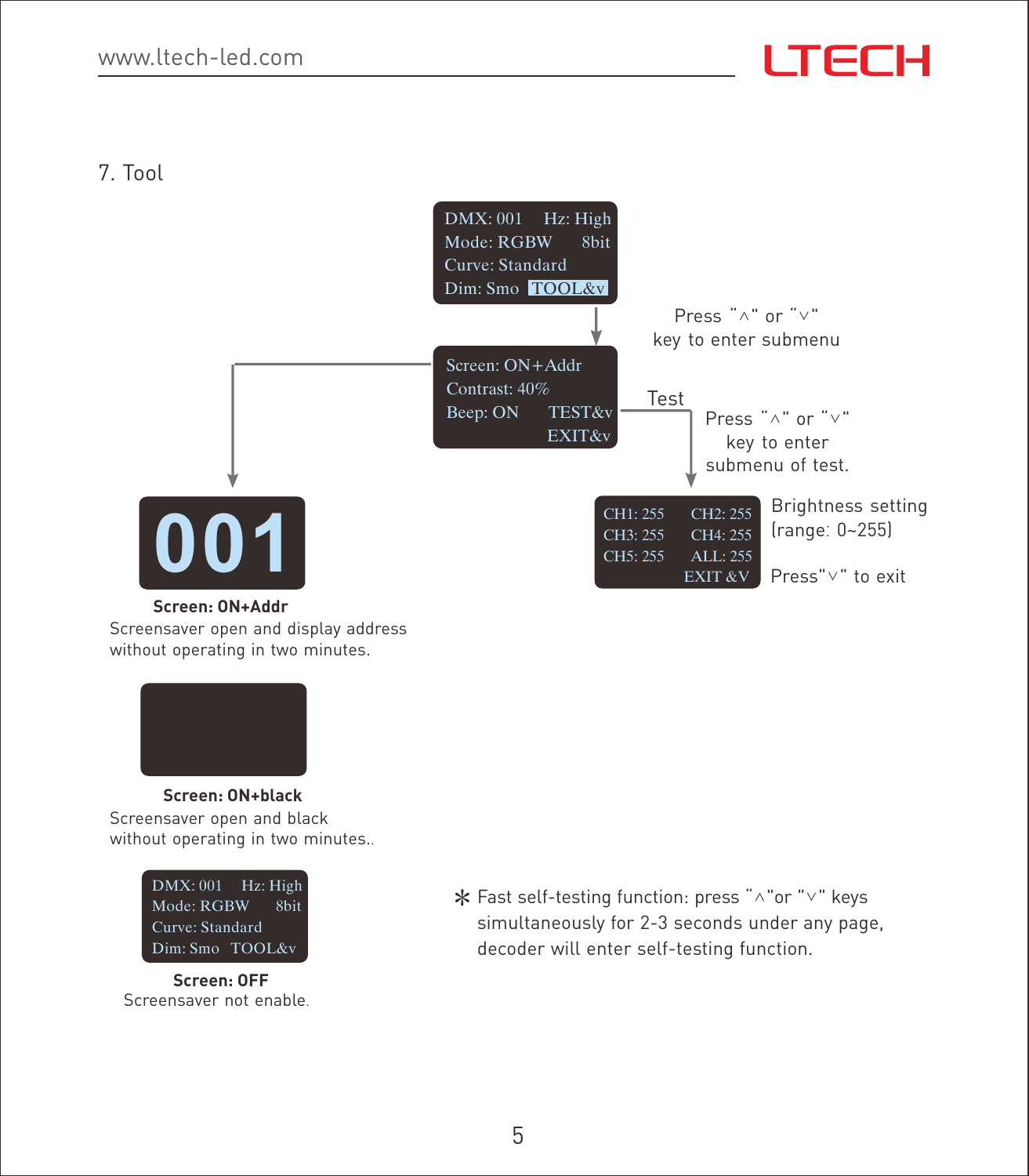

# Wiring diagram

1. Connecting LED lights:

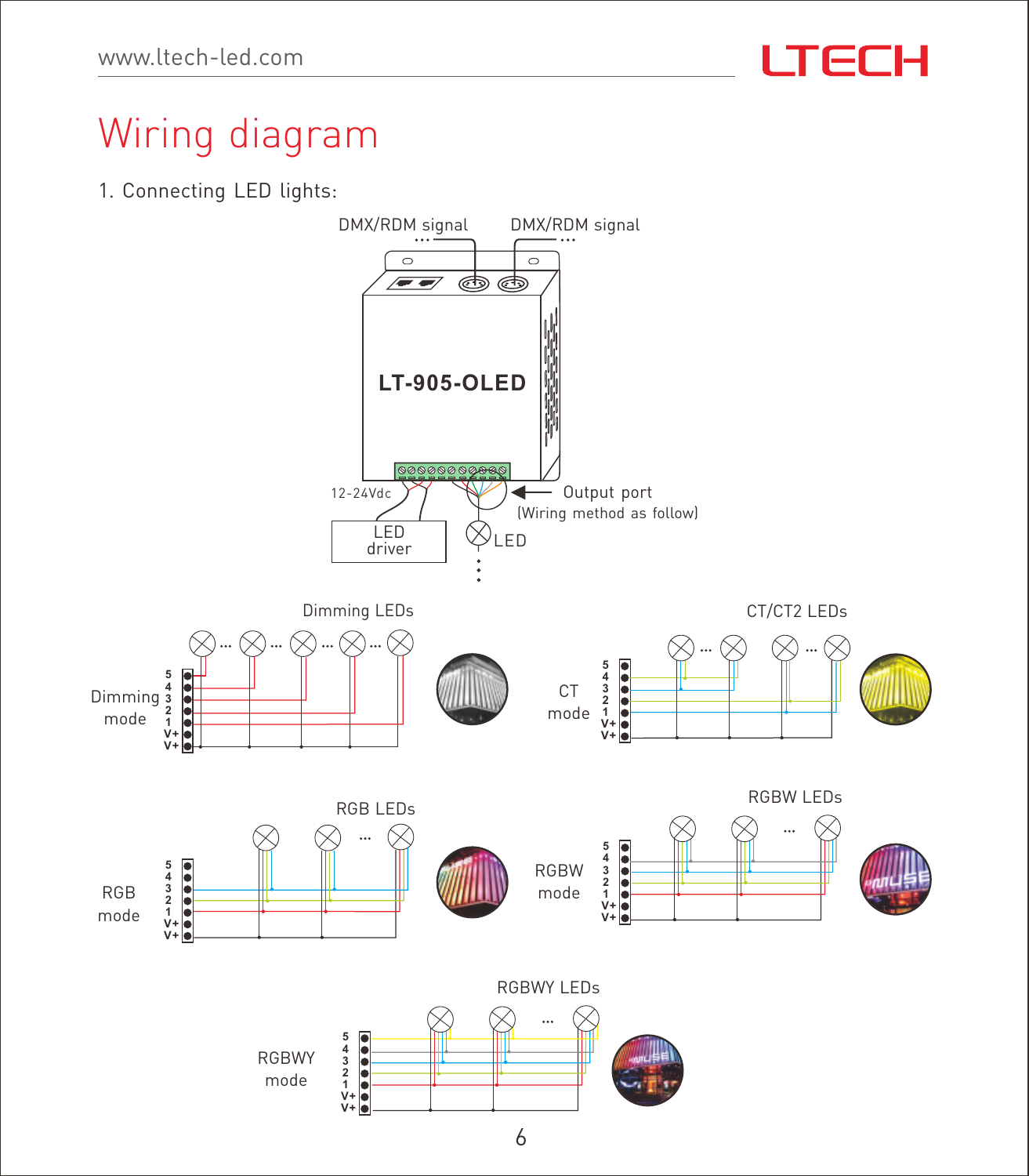#### 2. DMX console connection:



An amplifier is needed if more than 32 decoders are connected or use overlong signal line, signal amplification should not be more than 5 times continuously.

If the recoil effect occurs because of longer signal line or bad line quality, please try to connect 0.25W 90-120Ω terminal resistor at the end of each line.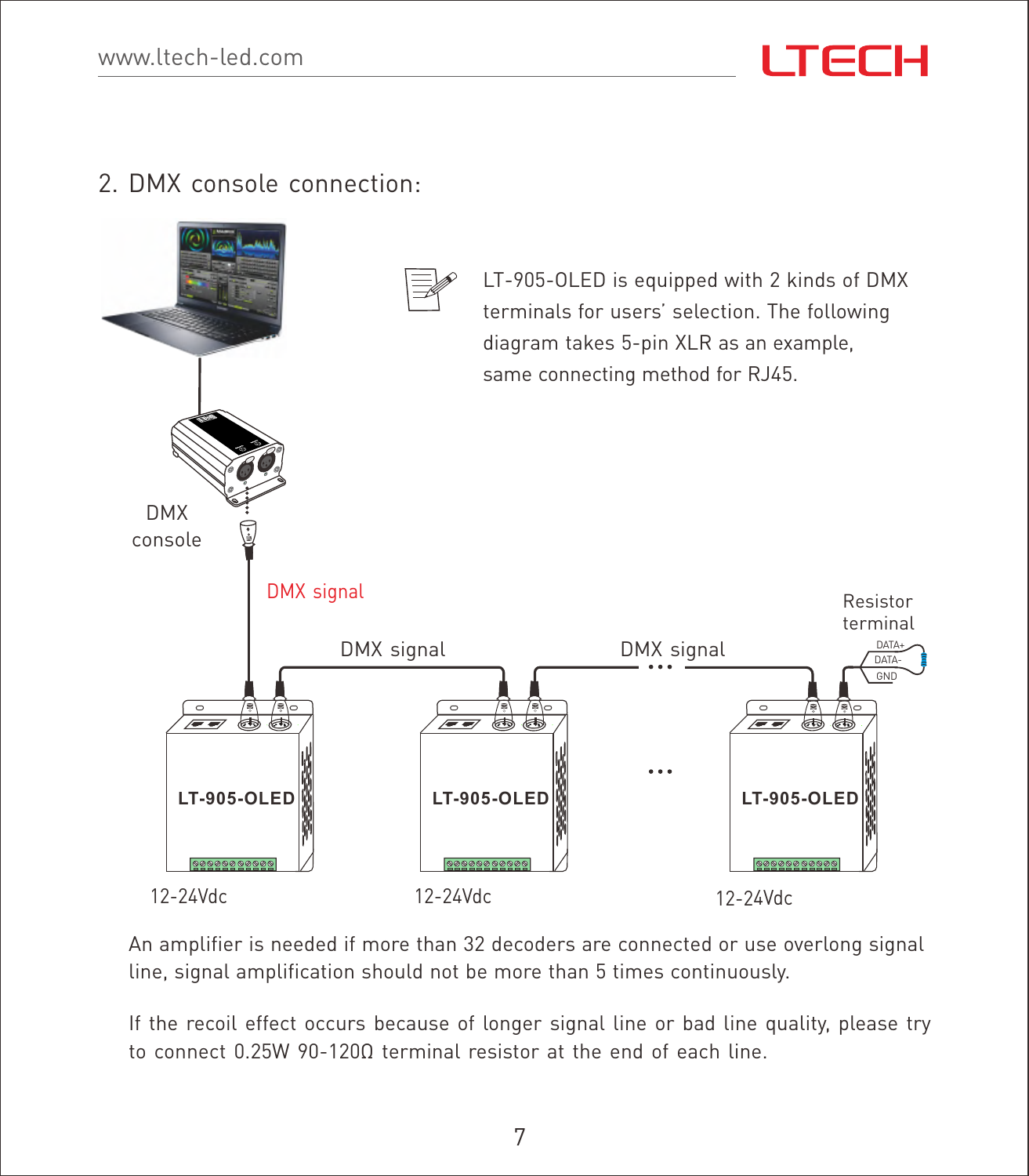3. The connection diagram of 2 kinds of DMX/RDM terminals:



5-pin XLR connected in parallel



These 2 terminals can be connected in a mixed way.

**Installation attentions:** Please reserve enough ventilation distance between decoders (>20mm), be sure not to block the vent, or it will affect lifetime of decoder for poor heat dissipation.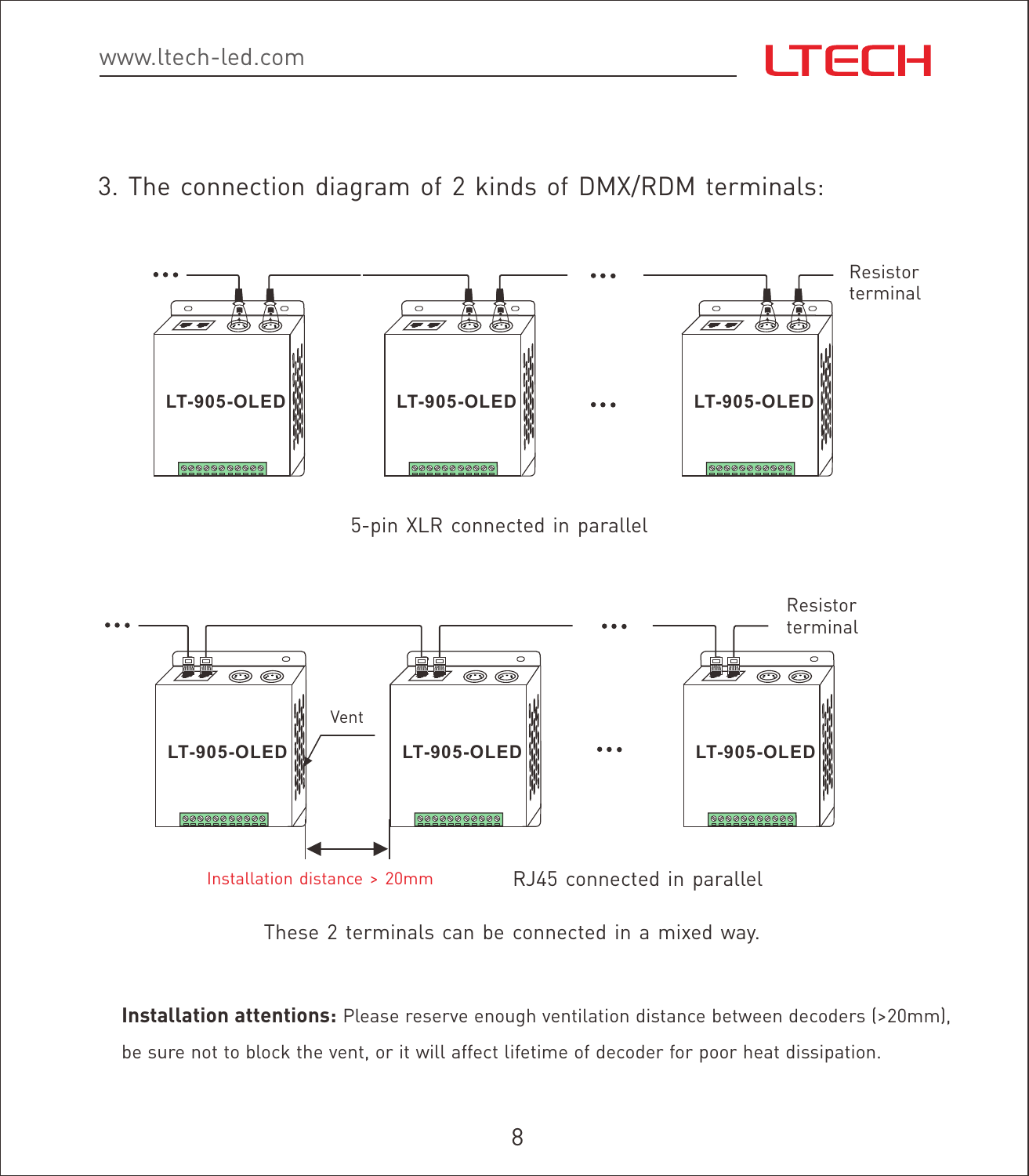| Mode             |                | <b>DIM</b>       | CT/CT2           | <b>RGB</b>       | <b>RGBW</b> | <b>RGBWY</b> |
|------------------|----------------|------------------|------------------|------------------|-------------|--------------|
| Address quantity |                | 1                | $\mathfrak{p}$   | 3                | 4           | 5            |
| Resolution       |                | 8 <sub>bit</sub> | 8 <sub>bit</sub> | 8 <sub>bit</sub> | 8bit        | 8bit         |
| Channel          | 1              | 001              | 001              | 001              | 001         | 001          |
|                  | $\mathfrak{p}$ | 001              | 002              | 002              | 002         | 002          |
|                  | 3              | 001              | 001              | 003              | 003         | 003          |
|                  | 4              | 001              | 002              | 003              | 004         | 004          |
|                  | 5              | 001              | 002              | 003              | 004         | 005          |

#### Address setting table

| Mode             |                | <b>DIM</b>        | CT/CT2     | <b>RGB</b>        | <b>RGBW</b>       | <b>RGBWY</b> |
|------------------|----------------|-------------------|------------|-------------------|-------------------|--------------|
| Address quantity |                | $\mathfrak{p}$    | 4          | 6                 | 8                 | 10           |
| Resolution       |                | 16 <sub>bit</sub> | 16bit      | 16 <sub>bit</sub> | 16 <sub>bit</sub> | 16bit        |
|                  |                | 001<br>002        | 001<br>002 | 001<br>002        | 001<br>002        | 001<br>002   |
|                  | $\mathfrak{p}$ | 001<br>002        | 003<br>004 | 003<br>004        | 003<br>004        | 003<br>004   |
| Channel          | 3              | 001<br>002        | 001<br>002 | 005<br>006        | 005<br>006        | 005<br>006   |
|                  | 4              | 001<br>002        | 003<br>004 | 005<br>006        | 007<br>008        | 007<br>008   |
|                  | 5              | 001<br>002        | 003<br>004 | 005<br>006        | 007<br>008        | 009<br>010   |

When you select CT2, the DMX address represents brightness ,

color temperature and constant power output respectively.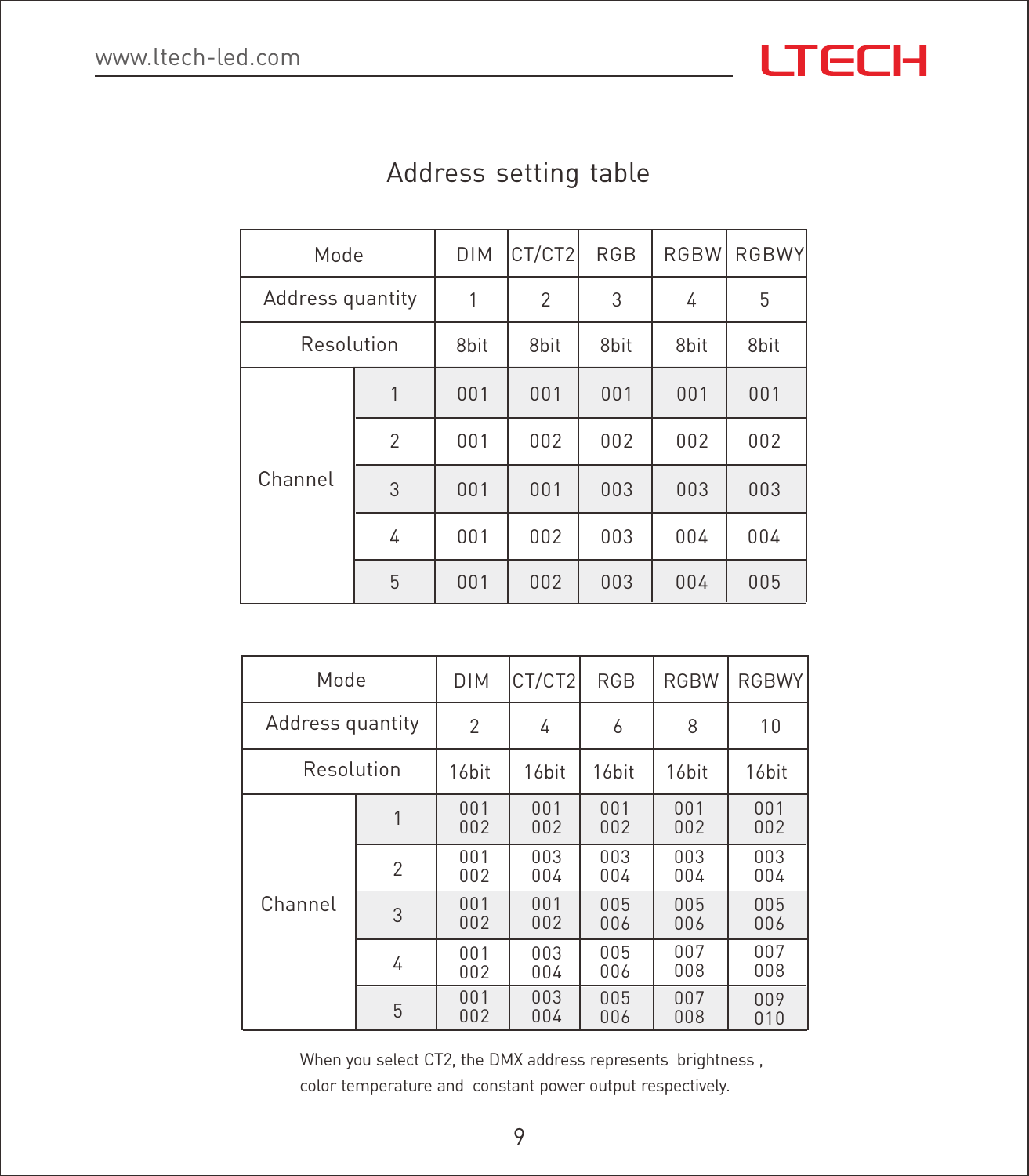## Work with RDM editor

LT-905-OLED can work with LTECH RDM editor (Model: WiFi-RDM01) to realize changing the parameters by long-range setting, wiring diagram as below: